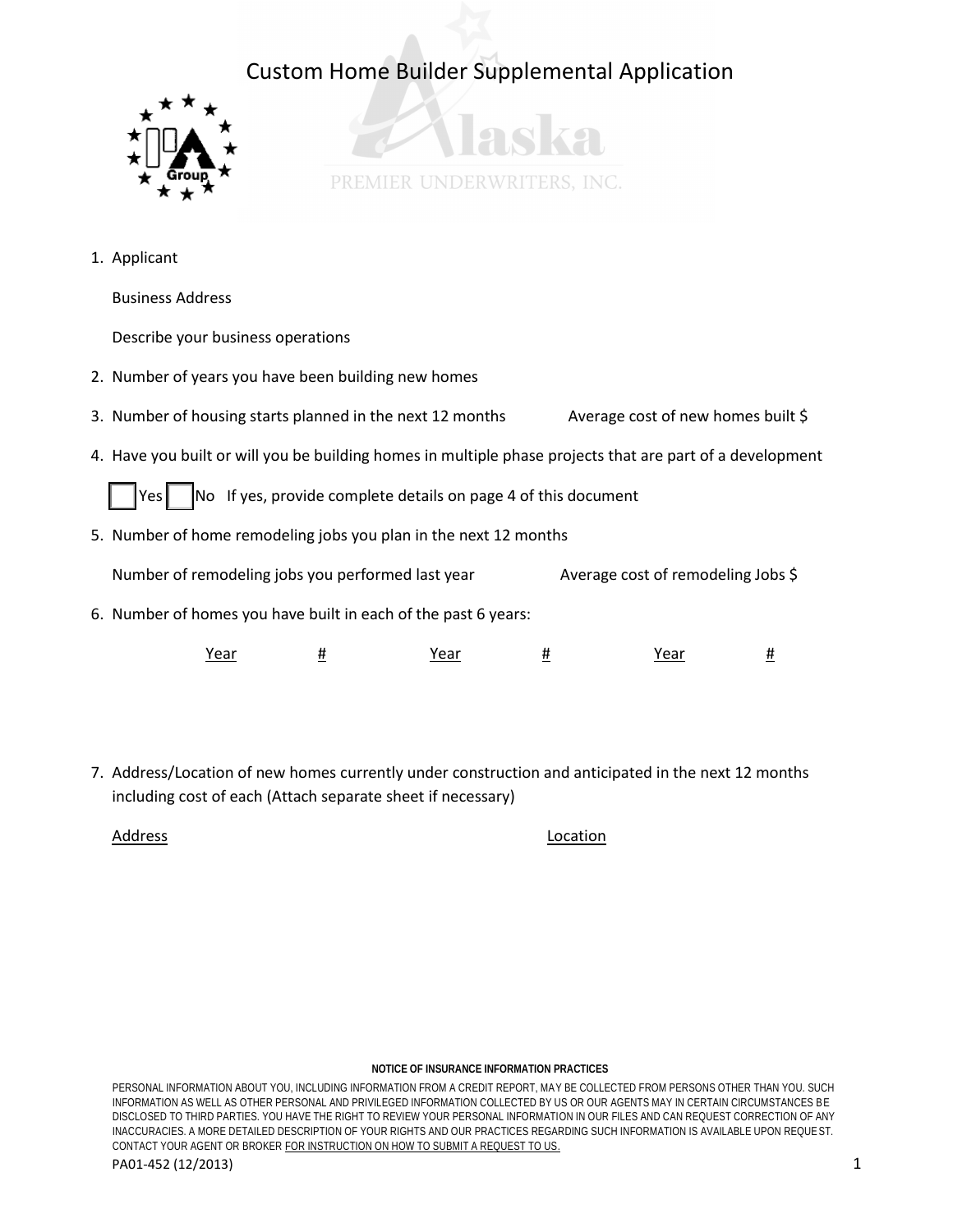



8. Address/Location of new homes in the past 5 years including cost of each:

Address **Location** 

- 9. Have you built or will you be building homes that are located in areas where homeowners belong to property homeowners association  $\Box$  Yes  $\Box$  No If yes, please provide complete details
- 10. Do you provide warranties to your customers  $\Box$  Yes  $\Box$  No If yes, please provide complete details
- 11. Have you built, are you currently building, or will you build homes located on subdivided plots of land

 $\mathbb N$ o If yes, please provide details, including age of other homes in these subdivisions

12. Have you built, do you build, or will you build "Spec Homes" (you purchase the land, build the home and list it for sale to others)  $\parallel$  Yes  $\parallel$  No If yes, please provide details

## **Prior Carrier Information**

|                | Year | Year | Year | Year | Year |
|----------------|------|------|------|------|------|
| <b>Carrier</b> |      |      |      |      |      |
| Policy #       |      |      |      |      |      |
| <b>Total</b>   |      |      |      |      |      |
| Premium        |      |      |      |      |      |

 *Note: Please use page 4 of this document as needed to provide additional requested information* 

## **NOTICE OF INSURANCE INFORMATION PRACTICES**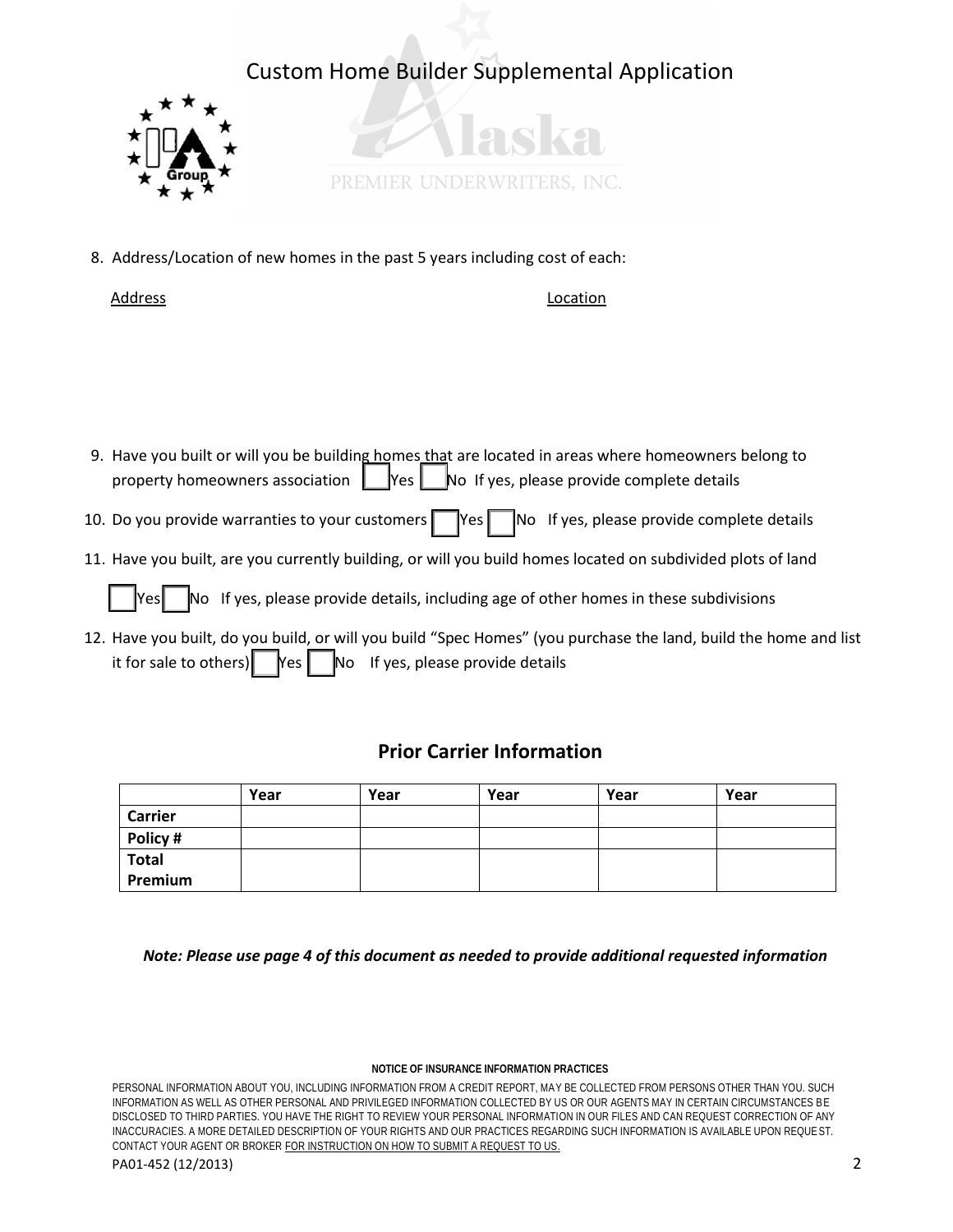



## **Loss History – Five Year Period**

| Date of Loss | <b>Description of</b><br>Loss | <b>Amount Paid</b> | <b>Amount Reserved</b> | <b>Claim Status</b><br>(Open or Closed) |
|--------------|-------------------------------|--------------------|------------------------|-----------------------------------------|
|              |                               |                    |                        |                                         |
|              |                               |                    |                        |                                         |
|              |                               |                    |                        |                                         |
|              |                               |                    |                        |                                         |
|              |                               |                    |                        |                                         |

This application does not bind the applicant nor the company to complete the insurance, but it is agreed that the information contained herein shall be the basis of the contract should a policy be issued.

## APPLICABLE IN THE STATE OF NEW YORK

Any person who knowingly and with intent to defraud any insurance company or other person files an application for insurance or statement of claim containing any materially false information, or conceals for the purpose of misleading, information concerning any fact material thereto, commits a fraudulent insurance act, which is a crime, and shall also be subject to a civil penalty not to exceed five thousand dollars and the stated value of the claim for each violation.

## FRAUD WARNING

Any person who knowingly and with intent to defraud any insurance company or other person files an application for insurance or statement of claim containing any materially false information or conceals for the purpose of misleading, information concerning any fact material thereto commits a fraudulent insurance act, which is a crime and subjects such person to criminal and civil penalties.

 $\frac{1}{2}$  ,  $\frac{1}{2}$  ,  $\frac{1}{2}$  ,  $\frac{1}{2}$  ,  $\frac{1}{2}$  ,  $\frac{1}{2}$  ,  $\frac{1}{2}$  ,  $\frac{1}{2}$  ,  $\frac{1}{2}$  ,  $\frac{1}{2}$  ,  $\frac{1}{2}$  ,  $\frac{1}{2}$  ,  $\frac{1}{2}$  ,  $\frac{1}{2}$  ,  $\frac{1}{2}$  ,  $\frac{1}{2}$  ,  $\frac{1}{2}$  ,  $\frac{1}{2}$  ,  $\frac{1$  Applicant Signature & Date  $\frac{1}{2}$  ,  $\frac{1}{2}$  ,  $\frac{1}{2}$  ,  $\frac{1}{2}$  ,  $\frac{1}{2}$  ,  $\frac{1}{2}$  ,  $\frac{1}{2}$  ,  $\frac{1}{2}$  ,  $\frac{1}{2}$  ,  $\frac{1}{2}$  ,  $\frac{1}{2}$  ,  $\frac{1}{2}$  ,  $\frac{1}{2}$  ,  $\frac{1}{2}$  ,  $\frac{1}{2}$  ,  $\frac{1}{2}$  ,  $\frac{1}{2}$  ,  $\frac{1}{2}$  ,  $\frac{1$  \_\_\_\_\_\_\_\_\_\_\_\_\_\_\_\_\_\_\_\_\_\_\_\_\_\_\_\_\_ \_\_\_\_\_\_\_\_\_\_\_\_\_\_\_\_\_\_\_\_\_\_\_\_\_\_\_\_\_\_\_\_\_\_\_\_\_\_\_\_\_ Producer Signature & Date **Producer Name & Address** 

NAME AND PHONE NUMBER OF INDIVIDUAL TO CONTACT FOR INSPECTION/AUDIT

## **NOTICE OF INSURANCE INFORMATION PRACTICES**

\_\_\_\_\_\_\_\_\_\_\_\_\_\_\_\_\_\_\_\_\_\_\_\_\_\_\_\_\_\_\_\_\_\_\_\_\_\_\_\_\_\_\_\_\_\_\_\_\_\_\_\_\_\_\_\_\_\_\_\_\_\_\_\_\_\_\_\_\_\_